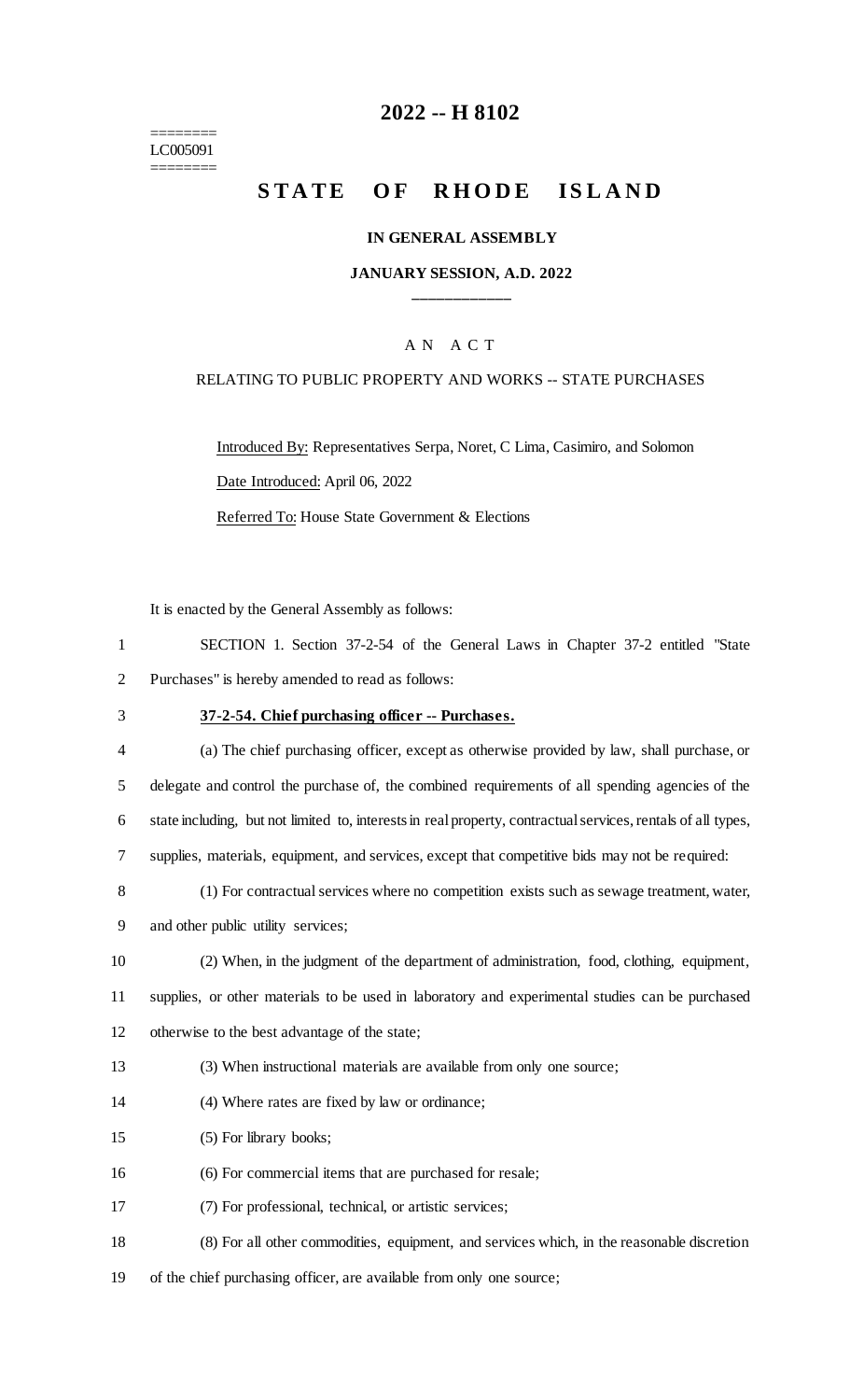(9) For interests in real property.

(10) For works of art for museum and public display;

- (11) For published books, maps, periodicals, newspaper or journal subscriptions, and technical pamphlets;
- (12) For licenses for use of proprietary or patented systems; and
- (13) For services of visiting speakers, professors, performing artists, and expert witnesses. (b) Nothing in this section shall deprive the chief purchasing officer from negotiating with vendors who maintain a general service administration price agreement with the United States of America or any agency thereof or other governmental entities, provided, however, that no contract executed under this provision shall authorize a price higher than is contained in the contract between the general service administration and the vendor affected.
- (c) The department of administration shall have supervision over all purchases by the various spending agencies, except as otherwise provided by law, and shall prescribe rules and regulations to govern purchasing by or for all spending agencies, subject to the approval of the chief purchasing officer; and shall publish a manual of procedures to be distributed to agencies and to be revised upon issuance of amendments to the procedures. No purchase or contract shall be binding on the state or any agency thereof unless approved by the department or made under general regulations which the chief purchasing officer may prescribe.
- (d) The chief purchasing officer shall adopt regulations to require agencies to take and maintain inventories of plant and equipment. The department of administration shall conduct periodic physical audits of inventories. The following shall apply with respect to requests for proposals:
- (1) The chief purchasing officer shall require all requests for proposals include approval: 24 for the request for proposal from the agency director with authority over the funds to be spent on 25 the contracted goods or services; the primary contact person for any request for proposal issued; 26 and the employee of the spending agency who shall manage any resulting contract; and
- (2) The chief purchasing officer shall confirm there is no conflict of interest, nor an appearance of a conflict, between the interests of an individual appointed to the technical evaluation

committee for a request for proposal and the interests of the state.

 (e) The department of administration shall require all agencies to furnish an estimate of specific needs for supplies, materials, and equipment to be purchased by competitive bidding for the purpose of permitting scheduling of purchasing in large volume. It shall establish and enforce schedules for purchasing supplies, materials, and equipment. In addition, all agencies shall submit to the department of administration, prior to the beginning of each fiscal year, an estimate of all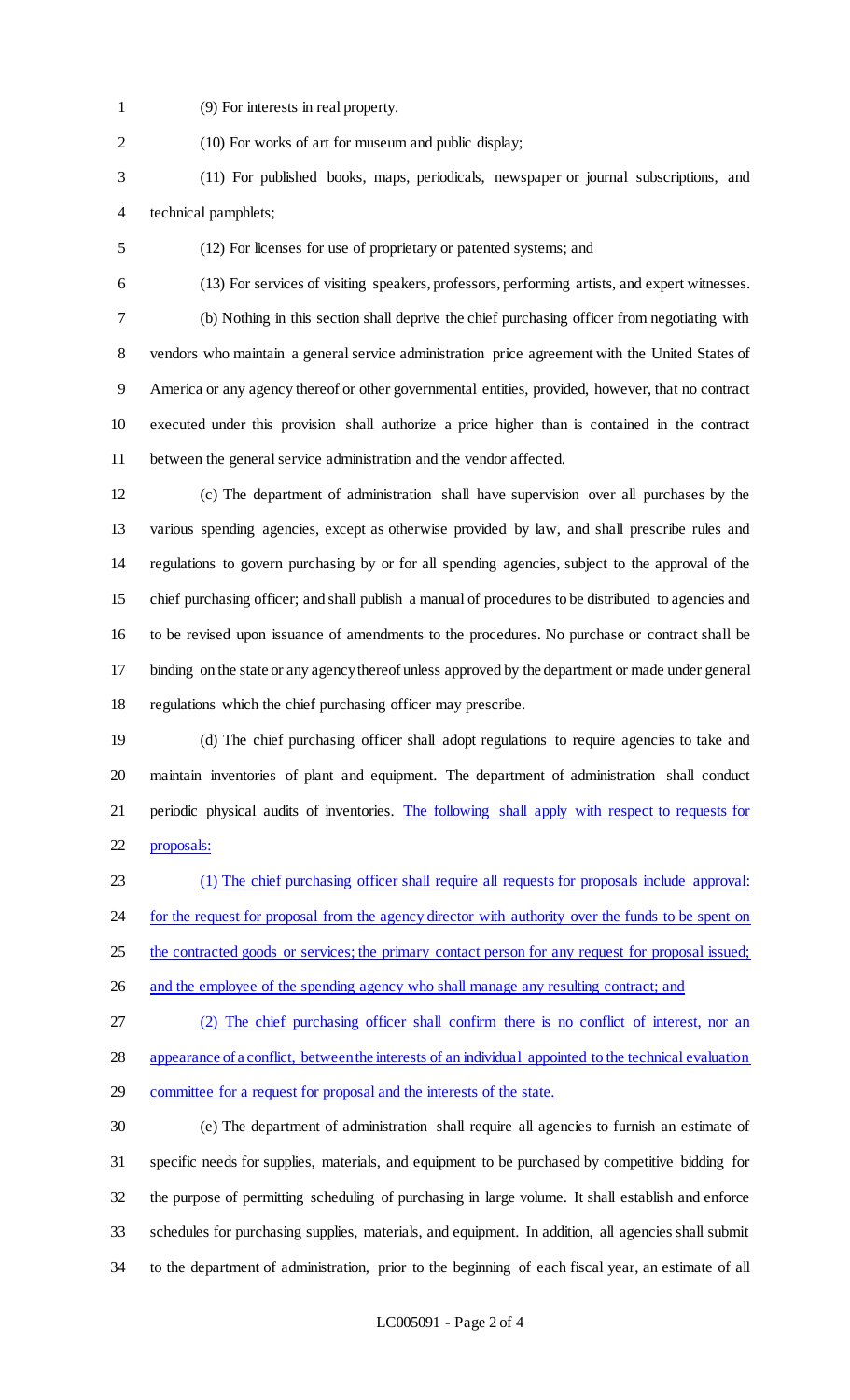needs for supplies, materials, and equipment during that year which will have to be acquired through competitive bidding.

 (f) The director of the department of administration shall have the power: to transfer between departments; to salvage; to exchange; and to condemn supplies and equipment.

 (g) Unless the chief purchasing officer deems it is in the best interest of the state to proceed otherwise, all property (including any interest in real property) shall be sold either by invitation of sealed bids or by public auction; provided, however, that the selling price of any interest in real property shall not be less than the appraised value thereof as determined by the department of administration or the department of transportation for the requirements of that department.

 (h) Subject to the provisions of this chapter, the chief purchasing officer shall purchase, or otherwise acquire, all real property determined to be needed for state use, upon the approval of the state properties committee as to the determination of need and as to the action of purchase or other acquisition, provided that the amount paid shall not exceed the appraised value as determined by the department of transportation (for such requirements of that department) or value set by eminent domain procedure.

 (i) The department of administration shall maintain records of all purchases and sales made under its authority and shall make periodic summary reports of all transactions to the chief purchasing officer, the governor, and the general assembly. The chief purchasing officer shall also report trends in costs and prices, including savings realized through improved practices, to the governor and general assembly.

 (j) The chief purchasing officer shall attempt in every practicable way to insure that the state is supplying its real needs at the lowest possible cost. Further, to assure that the lowest possible cost is achieved, the chief purchasing officer may enter into cooperative purchasing agreements with other governmental entities.

SECTION 2. This act shall take effect upon passage.

======== LC005091 ========